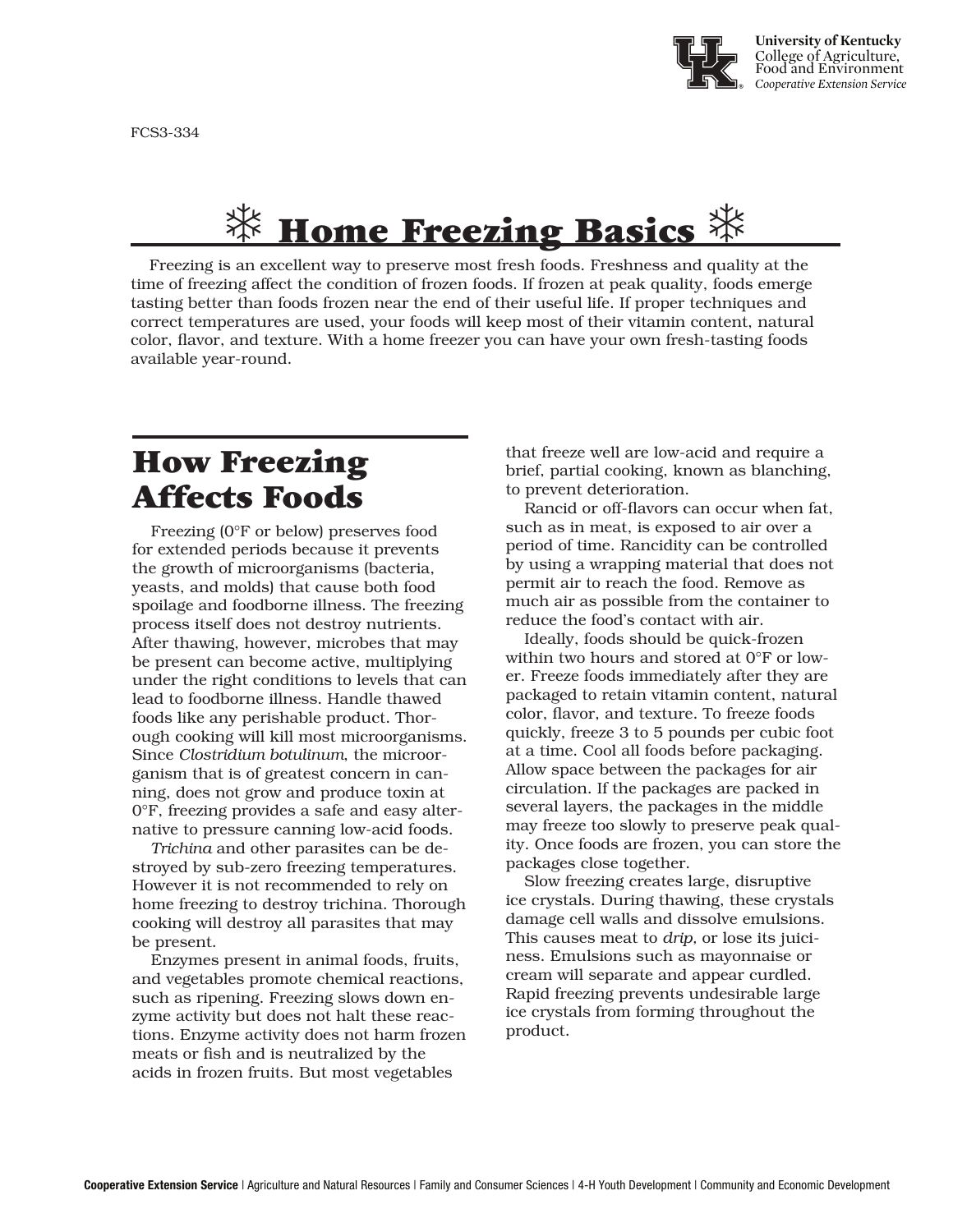## Foods That Don't Freeze Well

Certain foods may become soft and mushy, waterlogged, tough, or soggy when frozen, or they may separate. Some vegetables and some foods containing eggs, milk, or seasonings do not freeze well. These foods include:

#### Vegetables

- cabbage
- celery
- watercress
- cucumbers
- endive
- lettuce
- parsley
- radishes.

#### Foods with Eggs or Milk

- shell eggs or cooked egg whites
- meringue or icings made from egg whites
- cream or custard fillings
- milk sauces
- sour cream.

#### Miscellaneous Foods

- baked or boiled Irish potatoes
- cheese or crumb toppings
- mayonnaise or salad dressing
- gelatin
- fried foods, with the exception of French fries and onion rings.

#### Spices, Herbs, and Seasonings

When using seasoning, season lightly before freezing, and add additional seasoning when reheating or serving.

- Spices and herbs may
	- develop an off-flavor
	- get strong and bitter.
- Salt
	- loses flavor

- tends to increase the rancidity of any food containing fat.

## Containers for

### Freezing

When the surface of frozen foods comes in contact with the air, *freezer burn* (grayish-brown leathery spots) occurs. Freezer burn does not make food unsafe, but heavily freezer-burned foods may have to be discarded due to a loss of quality. Cut freezer-burned portions away either before or after cooking the food. Proper packaging helps maintain flavor, moisture content, and nutritive value in the dry climate of the freezer. The selection of containers depends on the type of food to be frozen, personal preference, and the types that are available for purchase.

Containers specially labeled "designed for freezer storage" are available in some areas. In general, freezer containers should be:

- moisture-vapor resistant
- durable and leakproof
- strong and pliable, yet crack-resistant at very low temperatures
- resistant to oil
- able to protect foods from absorption of unpleasant odors
- easy to seal and label.

## Packaging and Labeling

To speed up freezing and to retain the natural color, flavor, and texture of food, cool all foods and syrup before packaging. Follow directions for specific foods to determine which ones need added liquid. Pack food tightly in the container to leave as little air as possible.

Most foods do require headspace between the packed food and the lid of the container to allow for expansion of the food as it freezes. A  $\frac{1}{2}$ - to  $1\frac{1}{2}$ -inch headspace is generally acceptable. Foods that *do not need* headspace include:

- asparagus
- broccoli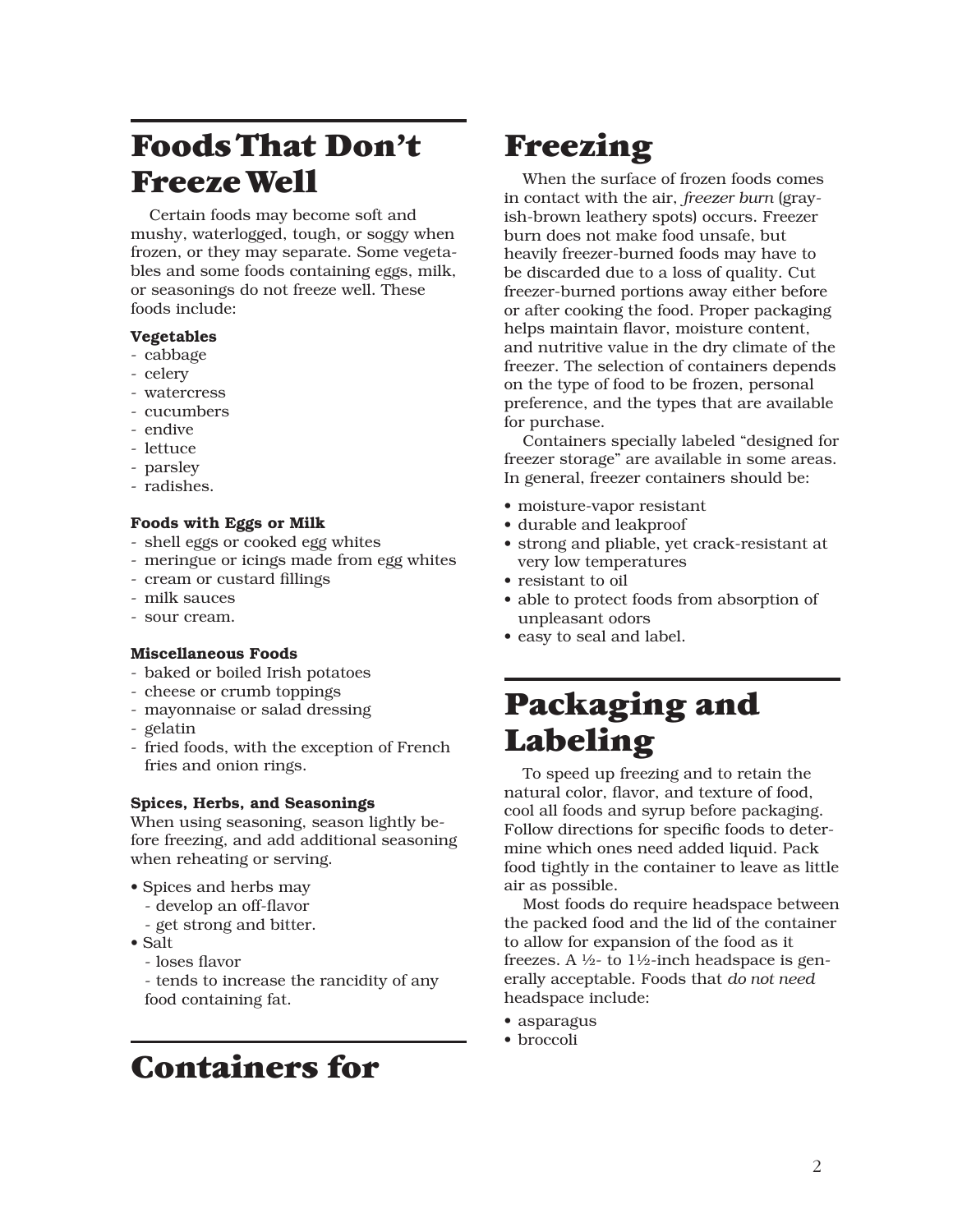- bony pieces of meat
- tray-packed foods
- breads.

It is safe to freeze meat or poultry directly in its supermarket wrapping. Since this type of wrap is permeable to air, use the food within two months or overwrap these packages as you would any food for longterm storage, using airtight heavy-duty foil, plastic wrap, or freezer paper, or place the package inside a plastic bag.

Use low-temperature tape to seal plastic and aluminum-foil containers tightly and to label the contents of the container. Use a wax or soft lead pencil, a crayon, or a special waterproof marking ink on a lowtemperature label or tape. Include on the label:

- name of the product
- date frozen
- weight or number of servings
- type of pack.

### Freezer Management/ Storage

*Good freezer management is essential if you don't want to waste food.* Keeping a record of the foods in your freezer will help you use your freezer wisely. Write down everything you put in or take out of the freezer. Use up all of last year's frozen produce before the next year's crop is ready to freeze.

Color changes can occur in frozen foods. Meat usually changes from bright red at purchase to dark or pale brown, depending on its variety. This change may be due to lack of oxygen, freezer burn, or abnormally long storage. The bones of poultry and the meat near bones can become dark. Bone darkening results when pigment seeps through the porous bones of young poultry into the surrounding tissues when the meat is frozen and thawed. The dulling of color

in frozen vegetables and cooked foods is usually the result of excessive drying due to improper or abnormally long storage.

Freezing can keep most foods safe almost indefinitely. However, with time, all frozen foods will deteriorate in quality such that they are unacceptable for use. Follow recommended storage times for optimum quality results.

## Thawing Foods **Safely**

There are only three ways to safely thaw food: in the refrigerator; in cold, frequently changed water; or in the microwave. Do not thaw foods at room temperature or outside. These methods may result in food that can cause foodborne illness.

#### Refrigerator Thawing

This is the preferred method of thawing, and it is the slowest method. Small food items may defrost overnight in the refrigerator, but most foods require a day or two. For large foods, such as a turkey, allow one day for each 5 pounds of weight.

#### Cold-Water Thawing

This method is faster than refrigerator thawing, but it requires more attention. Food should be placed in a leakproof plastic bag and immersed in cold water. Make sure the bag doesn't leak, as bacteria from the air or surrounding environment could be introduced into the food. Also, food tissues absorb water that would result in watery, less-than-high-quality food. Change the water frequently, but at least every 30 minutes. After thawing, refrigerate the food until ready for use, or cook it immediately.

#### Microwave Thawing

Use this method to defrost food only when you plan to cook it immediately. Some areas of the food may become warm and begin to cook during microwaving. Microwave